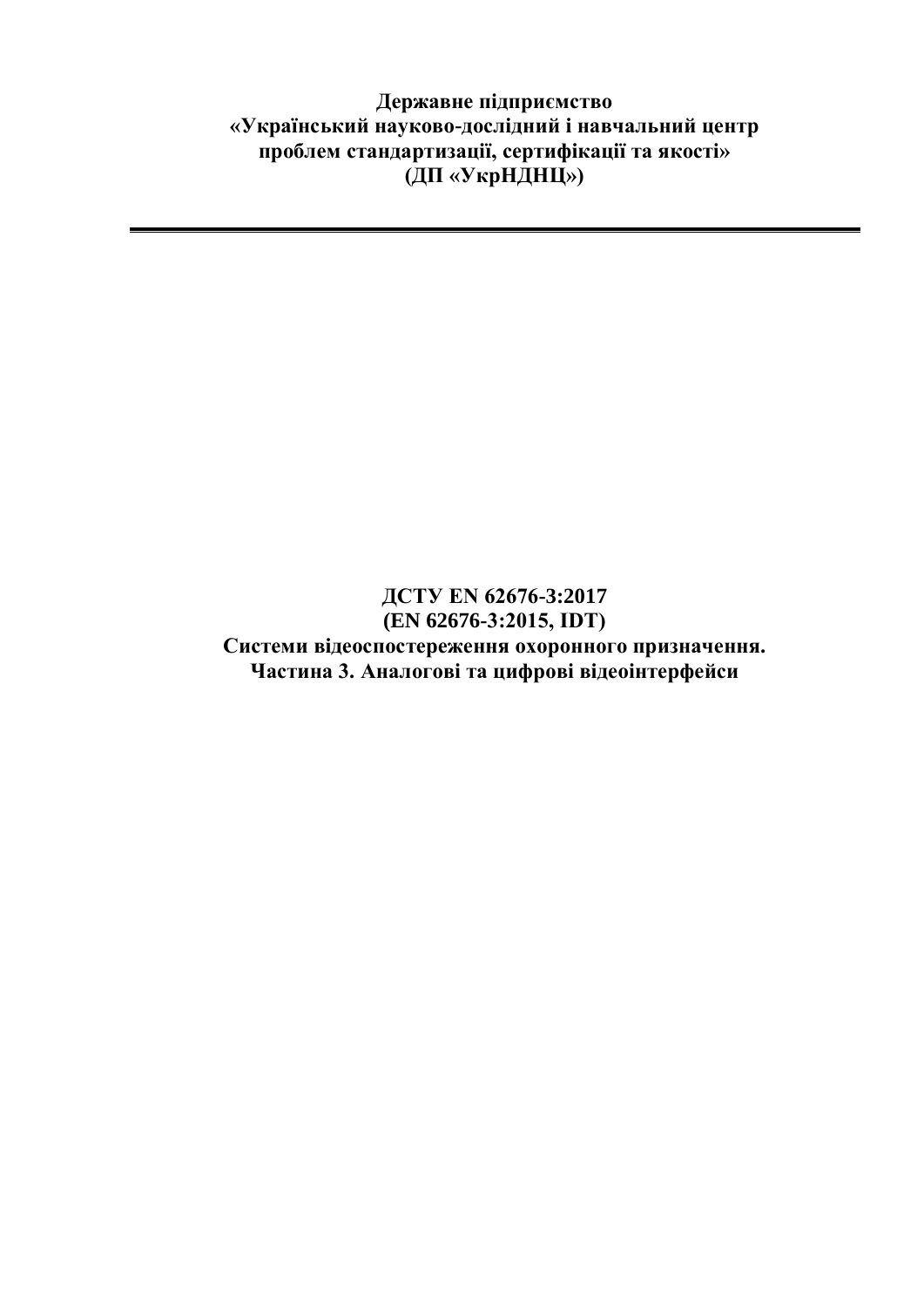EN 62676-3:2015 Video surveillance systems for use in security applications - Part 3: Analog and digital video interfaces

Прийнято як національний стандарт методом підтвердження за позначенням ДСТУ EN 62676-3:2017 Системи відеоспостереження охоронного призначення. Частина 3. Аналогові та цифрові відеоінтерфейси

Наказ від 31.07.2017 № 201

Чинний від 1 серпня 2017 року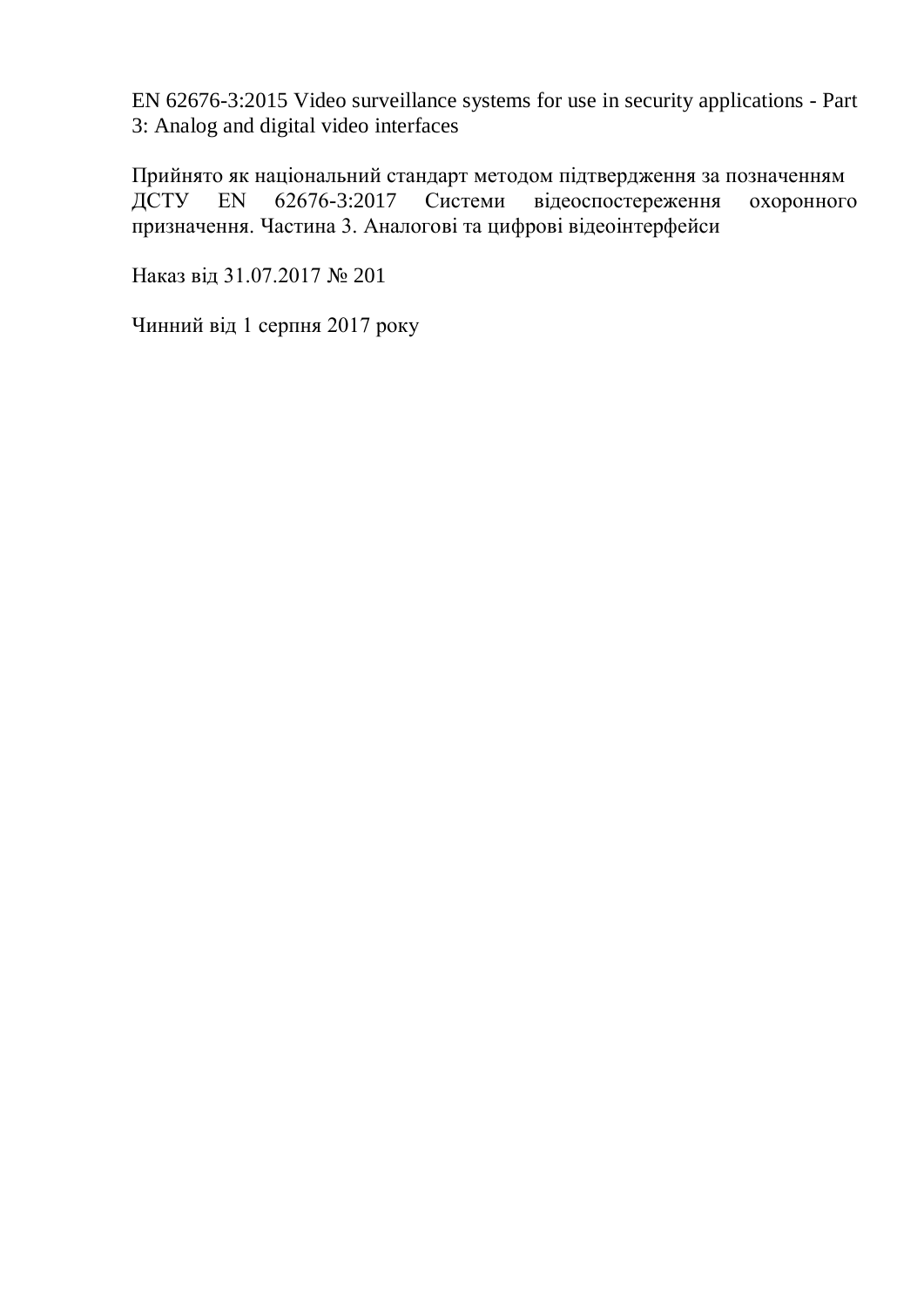## **CONTENTS**

## INTRODUCTION

1 Scope

2 Normative references

3 Terms, definitions and abbreviations

3.1 Terms and definitions

3.2 Abbreviations

4 General information

4.1 General principles

4.2 Physical interfaces

4.3 Software interfaces for network access layer

5 Electrical interfaces

5.1 General

5.2 Analog video signal interface

5.3 Digital video signal interface

5.4 Control signal interface

6 Detailed analog (composite) video signal transmission requirements

6.1 General

6.2 Video input and output

6.3 Insertion gain

6.4 Signal to noise ratio

6.5 Interference

6.6 Luminance non-linearity

6.7 Chrominance to luminance gain inequality

6.8 Chrominance to luminance delay inequality

6.9 Differential gain

6.10 Differential phase

7 Analog video signal transmission test conditions

7.1 General

7.2 Test equipment

7.3 Laboratory conditions

8 Analog video signal transmission performance tests

8.1 Input and output signal levels

8.2 Insertion gain

8.3 Input and output impedance

8.4 DC voltage at the output

8.5 Chrominance to luminance gain and delay inequality

8.6 Signal to noise ratio

8.7 Interference

8.8 Luminance non-linearity

8.9 Differential gain

8.10 Differential phase

8.11 Documentation

Annex A (normative) Test patterns